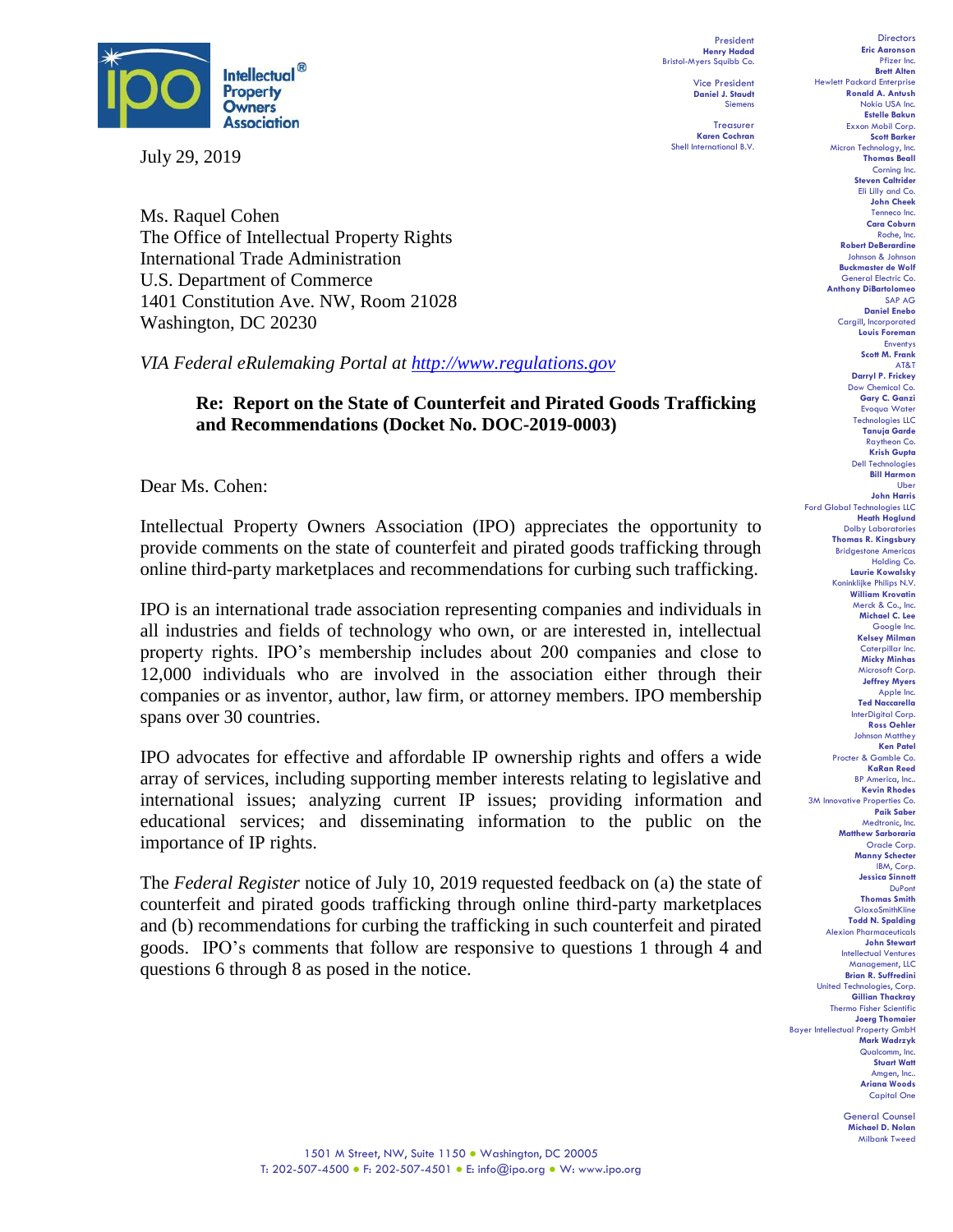# **1. How are your interests affected by counterfeit or pirated goods imported through online third-party marketplaces and other third-party intermediaries as those terms are defined in the Presidential Memorandum?**

Product innovation and brand management are important factors in the U.S. economy and the global economy. IPO wants to ensure that companies value investment in these forms of intellectual property. Companies invest significant resources in creating new products and services, developing brand awareness, and building goodwill with consumers, all of which collectively fall under the "intellectual property" umbrella. Counterfeit and pirated goods unfairly copy innovations, piggyback on brand recognition, and erode consumer trust and confidence. As such, these illegitimate products devalue investment in intellectual property and disincentivize companies from creating new products and building or managing brands.

In addition to devaluing and disincentivizing investment in intellectual property, counterfeit and pirated goods negatively impact IPO members in other ways.<sup>1</sup> Because counterfeiters and pirates receive the benefits of product innovation and brand development without the costs, these illegitimate goods can be sold at a lower price and still achieve the same margin, or can be sold at the same price as the genuine product with higher margins. Online marketplaces unfortunately can help make the sale of counterfeit goods easier, as dealers in counterfeits can deliberately blur the lines online by tailoring their product listings and keyword purchases to secure favorable placement for counterfeit products. As such, when these products enter the marketplace, whether it be online or through other means, they unfairly drive down prices, reduce market share, and diminish brand goodwill. 2 Even more important, counterfeits and pirated goods are of inferior quality that violate consumer confidence and trust, and expose the public to harm.<sup>3</sup>

Thus, although the total global trade in counterfeit products is approaching \$2B per year, the damage to intellectual property owners and the public vastly exceeds lost sales when all impacts are taken into account.

**2. What factors contribute to trafficking in counterfeit and pirated goods through online third-party marketplaces or other third-party intermediaries, and what market incentives and distortions may contribute to the use of** 

 $\overline{a}$ 

<sup>&</sup>lt;sup>1</sup> See e.g., The White House, "U.S. Joint Strategic Plan on Intellectual Property Enforcement," (FY 2017–2019) (describing counterfeiting techniques and the various ramifications).

<sup>2</sup> *Id.* at 32-33.

<sup>&</sup>lt;sup>3</sup> *Id*. The "Joint Strategic Plan" reported on the risk to consumer health and safety posed by counterfeit versions of personal care products, consumer electronics, and automotive parts, all of which are often protected by design patents. According to the report, counterfeit personal care products (e.g., sunscreen, cosmetics, and perfume) often include dangerous contaminants (e.g., carcinogens and urine) or lack the effective ingredients (e.g., SPF); counterfeit consumer electronics (e.g., power adapters, chargers, and devices) often fail or overheat leading to fire and electrocution risks; and counterfeit automotive parts (e.g., wheels, headlights, and windshields) often have higher failure and malfunction rates than genuine parts.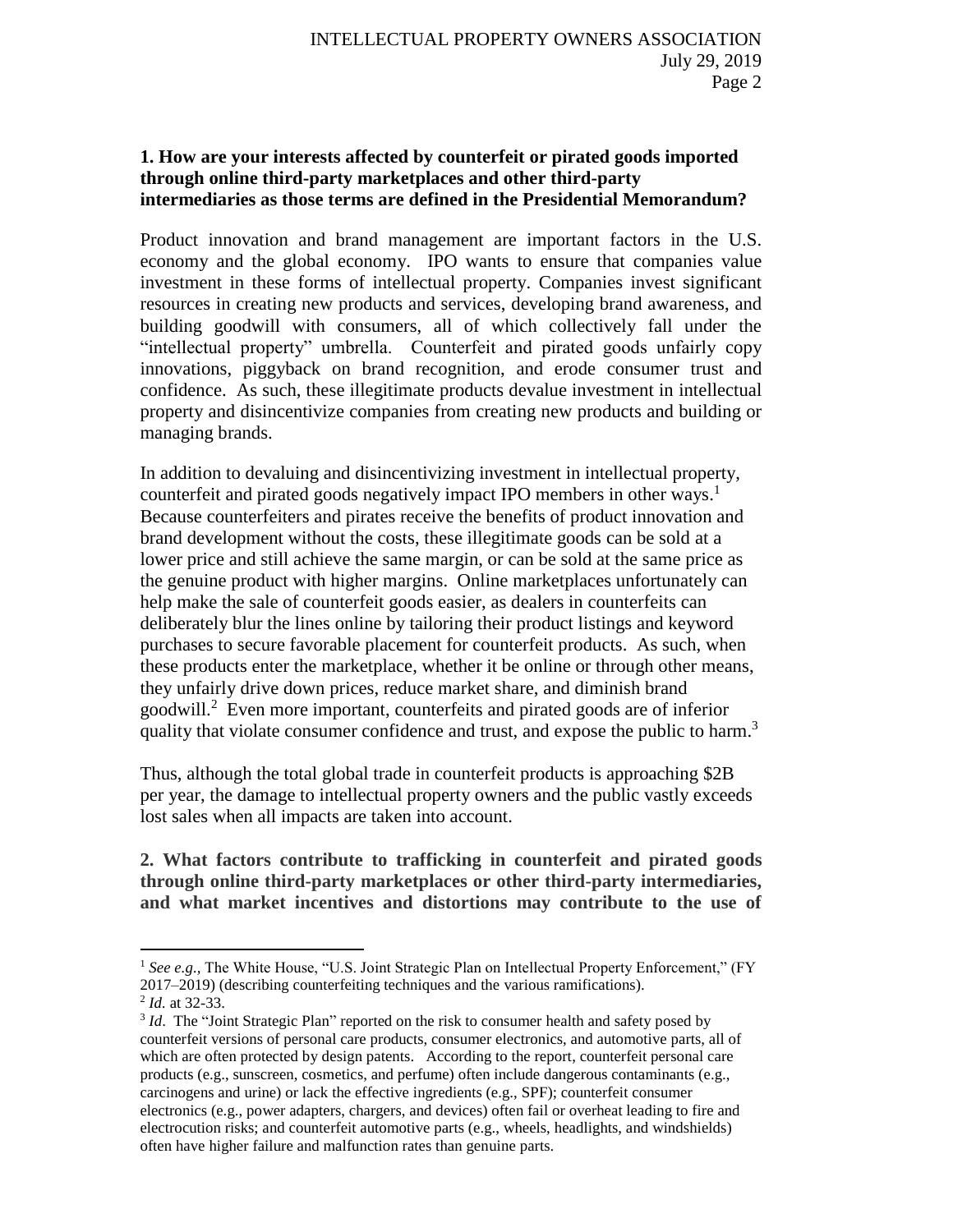#### **online third-party marketplaces and other third-party intermediaries to traffic in counterfeit and pirated goods?**

Counterfeiters increasingly depend on the reputation of established online marketplaces as sources of legitimate products. By enabling the direct fulfillment of orders in smaller shipments, these platforms shift shipments of counterfeit goods from large containers to smaller parcels and even mailing envelopes. The speed with which these marketplaces fulfill orders also creates an obstacle for brand enforcement.

As discussed in the response to Question 1, counterfeiters are incentivized by the fact that they can make the products more cheaply (because they do not invest in product innovation and brand management or follow the rigorous quality control provisions of the genuine products, and because they may use slave labor and avoid taxes). They therefore make huge margins on the products, which are garnered much more easily by selling the products online.

**3. Are there effective technologies, the use of which—by the private sector and/or law enforcement agencies—could substantially reduce the sale and importation of counterfeit and pirated goods through online third-party marketplaces and/or enable more effective law enforcement regarding the trafficking in such goods?** 

Various technologies exist that can help reduce the sale and importation of counterfeit and pirated goods. Which technology is most effective often varies depending on the nature of the product and the marketplace for that product. Given the diversity of IPO's membership, we cannot suggest a one-size-fits-all technology solution.

That said, use of online monitoring and enforcement platforms may permit more cost-effective removal of counterfeit product listings, particularly those programs that utilize AI to identify counterfeiters based on the nature of the online product listing. However, not all trademark owners can afford to use such platforms. Moreover, the effectiveness of these online tools depends, at least in part, on information sharing between the online third-party marketplaces and other intermediaries, intellectual property rights holders, and other stakeholders (so that the platforms can more effectively identify counterfeit products and/or particular infringers). Product labeling and tracking programs can help, but may be challenging to implement in a cost affordable way, particularly for companies that make a significant number of products and parts.

**4. To what degree can expanded collaboration and information sharing among online third-party marketplaces, other third-party intermediaries, intellectual property rights holders, other private-sector stakeholders and/or U.S. law enforcement organizations substantially reduce trafficking in**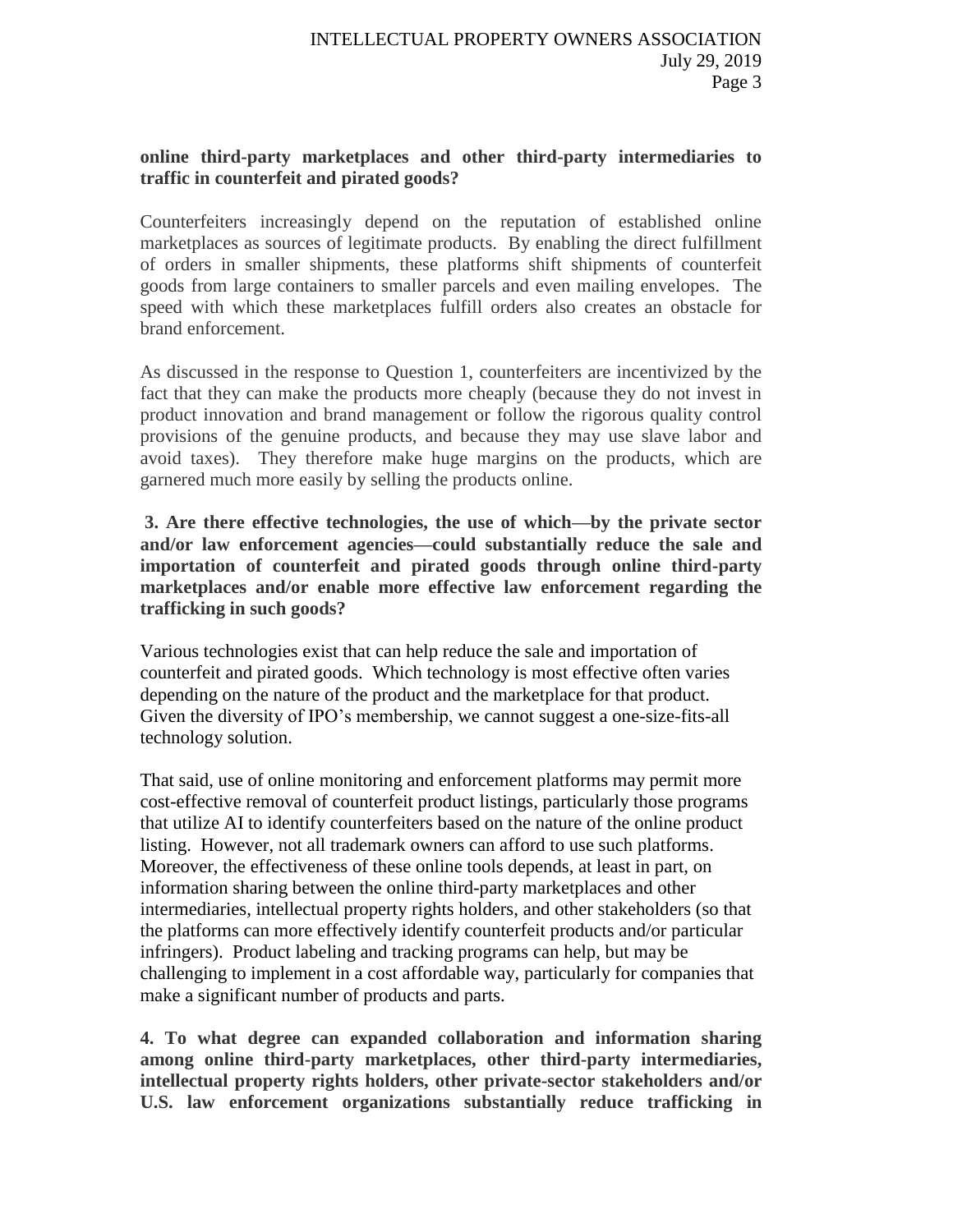#### **counterfeit and pirated goods and/or enable more effective law enforcement regarding the trafficking in such goods?**

As discussed above, information sharing among online third-party marketplaces, other third-party intermediaries, intellectual property rights holders, and other stakeholders can assist in reducing the sale of counterfeit and pirated goods. By sharing information regarding the features of genuine goods, the hallmarks of counterfeit products or particular infringers, and other similar information (information that is often dispersed among the various stakeholders), the online third-party marketplaces, intellectual property rights holders, customs officials, and other U.S law enforcement agencies can more effectively identify infringers and remove listings of infringing products.

Online marketplaces could improve their screening processes when it comes to onboarding sellers. For example, they could demand proof of product origin in cases that give rise to suspicion, such as high quantities or unusually low prices. The online marketplaces could then either refuse to allow the posting in clear cases of counterfeiting, or share the provided origin information with the relevant intellectual property rights holders or law enforcement agencies and delay the posting for a certain period of time to allow them to investigate the origin information.

Requiring online marketplaces to take such additional steps before allowing the sale of suspicious products is in-step with older U.S. legal precedent involving flea markets, swap meets, and other venues where unaffiliated sellers would congregate to sell product. In those cases, the proprietors of such venues were held to have a duty to proactively police the sellers and address counterfeit and pirated merchandise once given notice of counterfeit activity. Today's online marketplaces, by contrast, make it easier for sellers to gain access to the platforms, and shift the burden to rights holders to do the work of targeting individual sellers. In effect, the platforms are a giant flea market with little oversight.

**6. What existing policies, procedures or best practices of online third-party marketplaces, other third-party intermediaries, intellectual property rights holders, and/or other private-sector stakeholders have been effective in curbing the importation and sale of counterfeit and pirated goods, including those conveyed through online third-party marketplaces?**

The actual processes online marketplaces use are often opaque. Given this, the actual effectiveness of currently existing programs is hard to measure. Increased information sharing by the online marketplaces regarding the practices they are currently using to combat the sale of counterfeit goods, as well as data regarding how effective those practices are, would be an important first step in refining existing measures or designing new measures.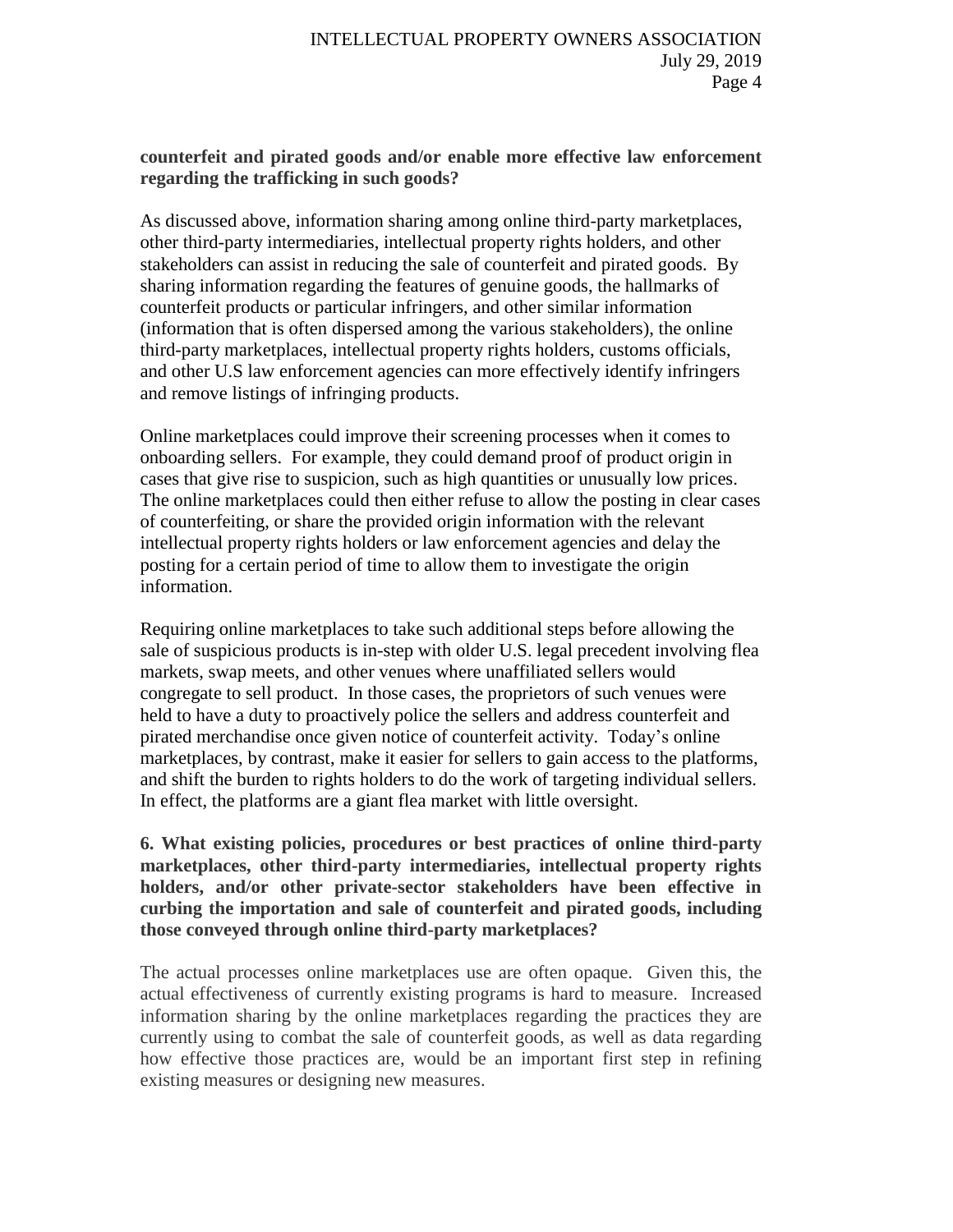**7. What additional policies, procedures or best practices of online third-party marketplaces, other third-party intermediaries, intellectual property rights holders, and/or other private-sector stakeholders can be effective in curbing the importation and sale of counterfeit and pirated goods, including those conveyed through online third-party marketplaces? What would it cost for industry to adopt such practices?**

As discussed above, increased screening practices by online marketplaces, as well as increased information sharing between the marketplaces and relevant private stakeholders regarding potentially suspicious postings and measures being taken to combat those postings, could be effective in curbing the importation and sale of counterfeit and pirated goods. Although additional information sharing and screening would create an added expense for the online marketplaces, the largest online marketplaces may have automated computer systems in place already (or could relatively easily develop such systems) that track the prices and average quantity sold for certain products. This would enable automatic flagging of listings with prices well below the average or quantities well above average. Most, if not all, of these marketplaces also already have systems in place for automatically communicating with users. It would likely not add a significant burden to (1) send an automated email requiring origin information from the seller, or (2) send a second automated email flagging suspicious postings and sharing gathered origin information to relevant intellectual property rights holders who sign up for these notifications.

## **8. What policy remedies, including administrative, regulatory, or legislative changes by the Federal Government (including enhanced enforcement actions) could substantially reduce the trafficking in counterfeit and pirated goods and/or promote more effective law enforcement regarding the trafficking in such goods?**

Design patent enforcement by U.S. Customs and Border Protection (CBP) could substantially reduce the trafficking in counterfeit and pirated goods. Design patent rights protect the appearance of a product embodying the design even when a trademark is not attached.<sup>4</sup> Under the current system, CBP has the ability to seize products at the border bearing infringing trademarks and copyrights that have been recorded with CBP; however, the same enforcement mechanism is not available for design-patent rights. Instead, as a general rule, CBP can only enforce design patents in the form of exclusion orders issued by the U.S. International Trade Commission (ITC). 5

 $\overline{a}$ <sup>4</sup> NAT'L INTELLECTUAL PROP. LAW ENFORCEMENT COORDINATION COUNCIL, REPORT TO THE PRESIDENT AND CONGRESS ON COORDINATION OF

INTELLECTUAL PROPERTY ENFORCEMENT AND PROTECTION 144 (2006). For further information on U.S. Customs and Border Protection's intellectual property border enforcement program, *see generally* Debra D. Peterson, *Seizing Infringing Imports of Cinderella's Slippers: How* Egyptian Goddess *Supports U.S. Customs and Border Protection's Enforcement of Design Patents*, 90 J. Pat. & Trademark Off. Soc'y, 888 (Dec. 2008).

<sup>5</sup> 19 U.S.C. § 1337 (2008).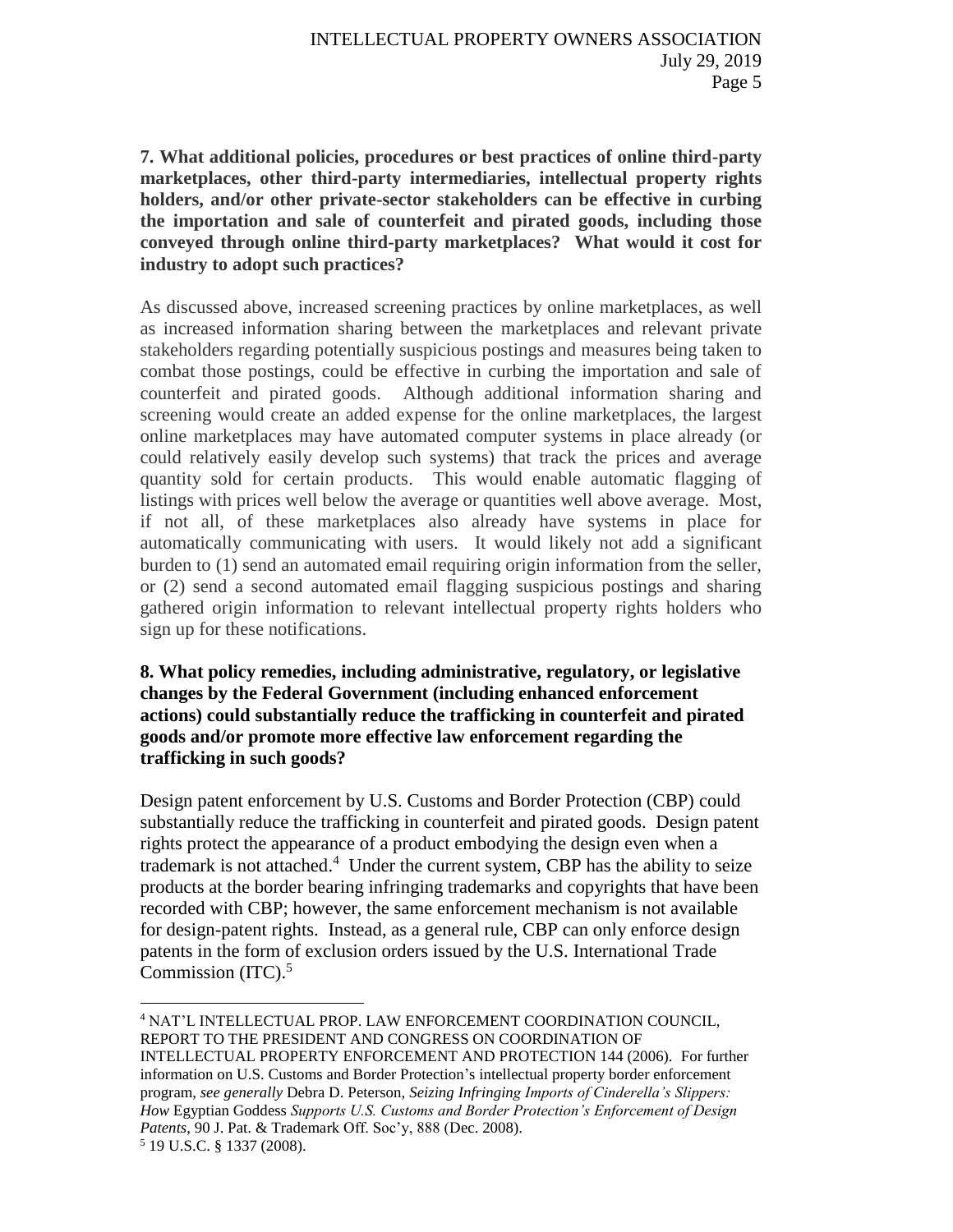Counterfeiters have become more clever in the 21st century in working around the current CBP enforcement framework. For example, illegitimate manufacturers and sellers have recognized that counterfeit products bearing infringing trademarks are potentially at-risk to seizure by agents at the border, but the very same products not bearing the infringing trademarks generally evade seizure. Counterfeiters increasingly ship counterfeit and pirated products into the U.S. without the trademarks/labels and apply the trademarks/labels after these goods have cleared customs. In many cases, the trademarks/labels are shipped into the U.S. separately because the risk of loss is small.<sup>6</sup> The CBP reports that the total market value for labels/tags seized in 2017 was just over \$80 million, <sup>7</sup> which represents an almost 200% increase since 2013.<sup>8</sup> In 2017, the total market value of labels/tags had the fourth highest market value of any category of goods seized, trailing only watches/jewelry, handbags/wallets, and consumer electronics. After evading customs, the sale of these goods, now counterfeit with labels applied, translate to significant lost revenue for U.S. companies. As just one example, in 2018, federal authorities arrested a group of counterfeiters who had imported over \$70 million in fake Nike shoes—specifically Jordan brand shoes—by omitting labels to evade customs officials.<sup>9</sup> Another technique used by counterfeiters is to cover or obscure the trademark and later remove the cover or the obscuring element after the goods clear customs in order to complete the counterfeiting process.<sup>10</sup>

Other counterfeiters simply knock off a product design without ever applying the trademark to the product. These knockoffs look the same (or very similar to) the authentic goods of an innovating company, but otherwise do not infringe the trademark rights of the innovating company. An example is provided on the following page, showing the legitimate "Crocs Classic Clog" (left) with a trademark on the hinge and a knockoff product without any trademark (right).

 $\overline{a}$ 

<sup>&</sup>lt;sup>6</sup> "9 Most Counterfeited Products in the USA," [www.USATODAY.com](http://www.usatoday.com/) (Mar. 29, 2014).

<sup>7</sup>*"*Intellectual Property Rights – Fiscal Year 2017 Seizure Statistics," U.S. Customs and Border Protection Office of Trade (posted Feb. 26, 2018 and last modified April 16, 2019) (reporting MSRP of Labels/Tags of \$80,951,055).

<sup>8</sup>*"*Intellectual Property Rights – Fiscal Year 2013 Seizure Statistics," U.S. Customs and Border Protection Office of International Trade (reporting MSRP of Labels/Tags of \$41,768,528).

<sup>&</sup>lt;sup>9</sup> "They allegedly imported \$70M of fake Nike Air Jordans. Then the feds dunked on them," [www.NJ.com](http://www.nj.com/) (Aug. 7, 2018).

<sup>10</sup> *Joint Strategic Plan, supra* at 26-27.